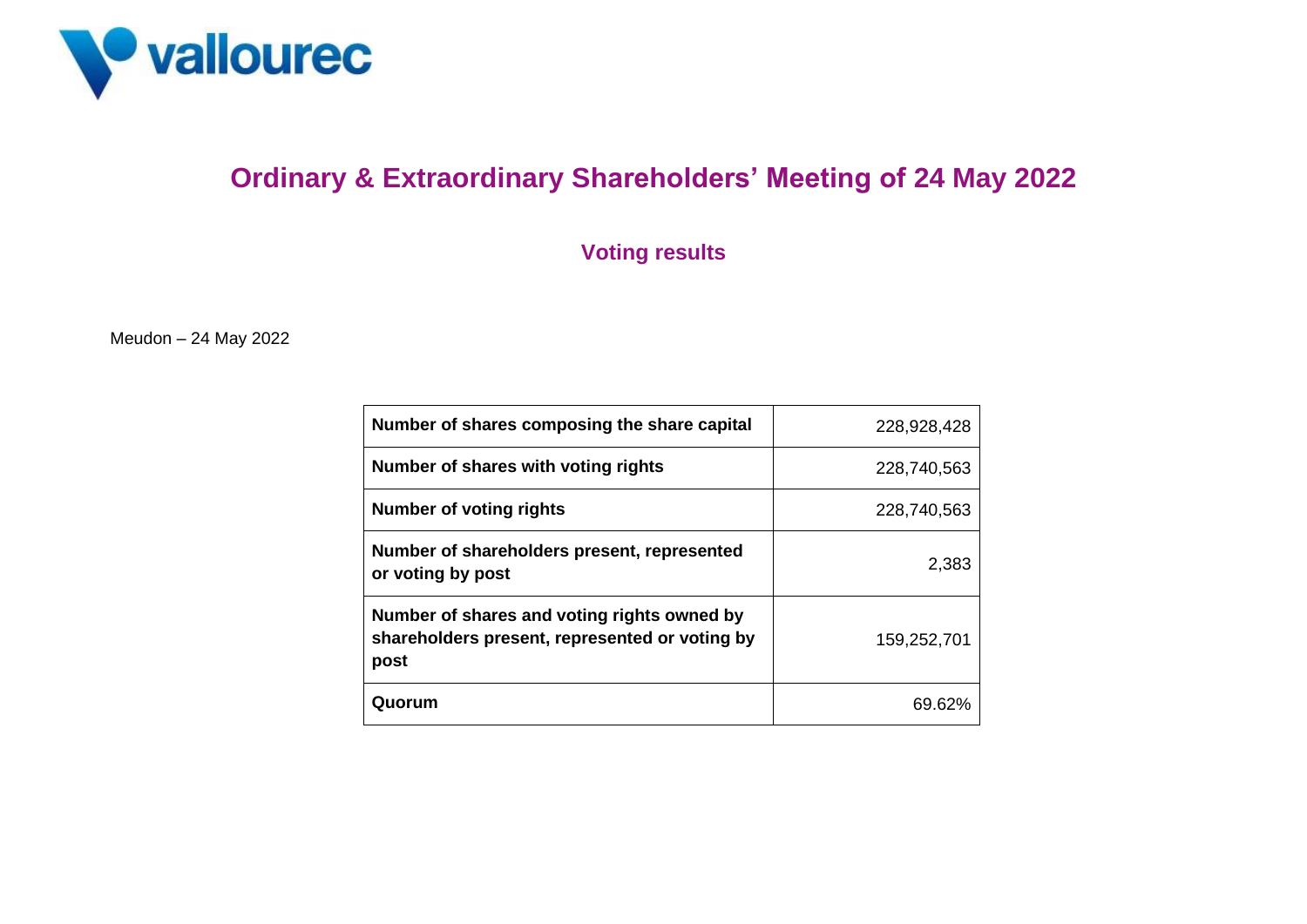

| <b>Resolutions</b>                                                                                                                                                                                                                                                                                                                                                                                                                                                                                                                                                                   | <b>Vote</b>                           |         |                |               |                                       | <b>State of</b> |
|--------------------------------------------------------------------------------------------------------------------------------------------------------------------------------------------------------------------------------------------------------------------------------------------------------------------------------------------------------------------------------------------------------------------------------------------------------------------------------------------------------------------------------------------------------------------------------------|---------------------------------------|---------|----------------|---------------|---------------------------------------|-----------------|
|                                                                                                                                                                                                                                                                                                                                                                                                                                                                                                                                                                                      | For                                   | $\%$    | <b>Against</b> | $\frac{9}{6}$ | <b>Abstention /</b><br><b>Invalid</b> | adoption        |
|                                                                                                                                                                                                                                                                                                                                                                                                                                                                                                                                                                                      | <b>ORDINARY SHAREHOLDERS' MEETING</b> |         |                |               |                                       |                 |
| Resolution 1 - Approval of the parent company financial statements for<br>the 2021 fiscal year                                                                                                                                                                                                                                                                                                                                                                                                                                                                                       | 159,113,166                           | 99.985% | 23,346         | 0.015%        | 116,189                               | Approved        |
| Resolution 2 - Approval of the consolidated financial statements for the<br>2021 fiscal year                                                                                                                                                                                                                                                                                                                                                                                                                                                                                         | 159,112,941                           | 99.985% | 23,604         | 0.15%         | 116,156                               | Approved        |
| Resolution 3 - Allocation of net income for the 2021 fiscal year                                                                                                                                                                                                                                                                                                                                                                                                                                                                                                                     | 159, 153, 321                         | 99.954% | 73,908         | 0.046%        | 25,472                                | Approved        |
| Resolution 4 - Approval of the related-party agreement as per L.225-38 et<br>seq. of the French Commercial Code, concerning a settlement agreement<br>entered into with Mr. Edouard Guinotte relating to the performance and<br>termination of all his duties within the Vallourec Group                                                                                                                                                                                                                                                                                             | 135,505,103                           | 85.144% | 23,642,734     | 14.856%       | 39,143                                | Approved        |
| Resolution 5 - Reappointment of Mrs. Angela Minas as director                                                                                                                                                                                                                                                                                                                                                                                                                                                                                                                        | 158,678,415                           | 99.852% | 235,719        | 0.148%        | 338,567                               | Approved        |
| Resolution 6 - Reappointment of Mrs. Hera Siu as director                                                                                                                                                                                                                                                                                                                                                                                                                                                                                                                            | 158,601,879                           | 99.807% | 306,461        | 0.193%        | 344,361                               | Approved        |
| Resolution 7 - Ratification of the cooptation of Mr. Philippe Guillemot as<br>director                                                                                                                                                                                                                                                                                                                                                                                                                                                                                               | 138,417,622                           | 86.933% | 20,805,318     | 13.067%       | 29,761                                | Approved        |
| Resolution 8 - Approval of the disclosures required by Article L. 22-10-9-I<br>of the French Commercial Code, as presented in the Corporate<br>Governance Report                                                                                                                                                                                                                                                                                                                                                                                                                     | 158,778,620                           | 99.724% | 438,989        | 0.276%        | 35,092                                | Approved        |
| Resolution 9 - Approval of the fixed, variable and extraordinary<br>components of the total remuneration and benefits paid or awarded during<br>the 2021 fiscal year to Mr. Édouard Guinotte in his capacity as Chairman<br>of the Management Board until June 30, 2021                                                                                                                                                                                                                                                                                                              | 152,685,503                           | 95.931% | 6,476,373      | 4.069%        | 90,825                                | Approved        |
| Resolution 10 - Approval of the fixed, variable and extraordinary<br>components of the total remuneration and benefits paid or awarded during<br>the 2021 fiscal year to Mr. Édouard Guinotte in his capacity as Chairman<br>of the Board of Directors and Chief Executive Officer from July 1, 2021<br>and Chief Executive Officer from July 1, 2021 until December 31, 2021<br>and from January 1, 2022 until March 20, 2022 (inclusive), as well as the<br>financial terms relating to the termination of his duties as Chairman and<br>Chief Executive Officer on March 20, 2022 | 150,895,377                           | 94.805% | 8,269,280      | 5.195%        | 88,044                                | Approved        |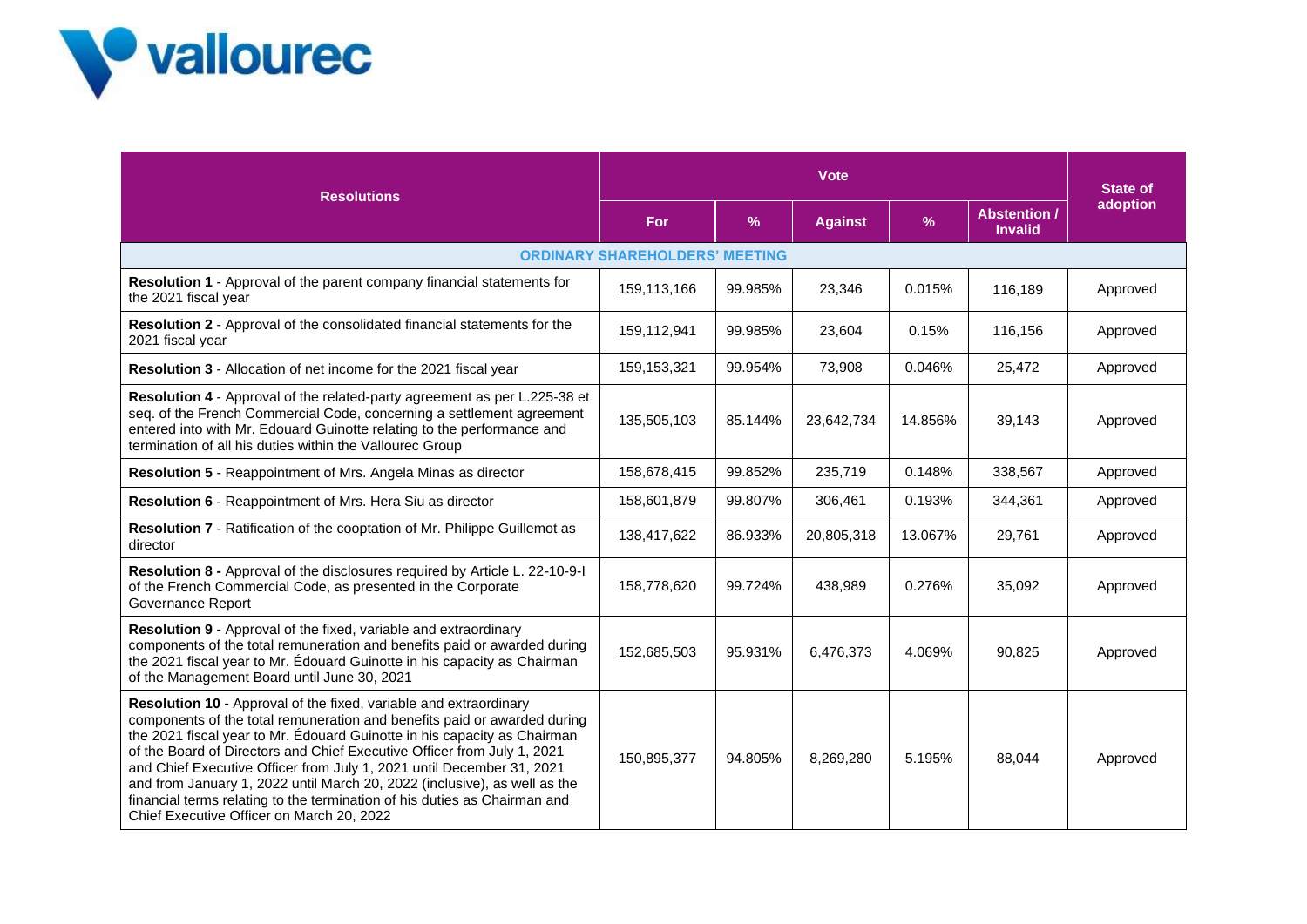

| <b>Resolutions</b>                                                                                                                                                                                                                                                                                                                                      | <b>Vote</b>   |               |                |         |                                       | <b>State of</b> |
|---------------------------------------------------------------------------------------------------------------------------------------------------------------------------------------------------------------------------------------------------------------------------------------------------------------------------------------------------------|---------------|---------------|----------------|---------|---------------------------------------|-----------------|
|                                                                                                                                                                                                                                                                                                                                                         | For           | $\frac{9}{6}$ | <b>Against</b> | %       | <b>Abstention /</b><br><b>Invalid</b> | adoption        |
| Resolution 11 - Approval of the fixed, variable and extraordinary<br>components of the total remuneration and benefits paid or awarded during<br>the 2021 fiscal year to Mr. Olivier Mallet in his capacity as member of the<br>Management Board until June 30, 2021                                                                                    | 136,543,294   | 85.765%       | 22,662,486     | 14.235% | 46,921                                | Approved        |
| Resolution 12 - Approval of the fixed, variable and extraordinary<br>components of the total remuneration and benefits paid or awarded during<br>the 2021 fiscal year to Mr. Olivier Mallet in his capacity as Deputy Chief<br>Executive Officer from July 1, 2021 until December 31, 2021 and from<br>January 1, 2022 until March 20, 2022 (inclusive) | 136,541,805   | 85.764%       | 22,664,052     | 14.236% | 46.844                                | Approved        |
| Resolution 13 - Approval of the fixed, variable and extraordinary<br>components of the total remuneration and benefits paid or awarded during<br>the 2021 fiscal year to Mrs. Vivienne Cox in her capacity as Chair of the<br>Supervisory Board until June 30, 2021                                                                                     | 158,506,094   | 99.560%       | 701,018        | 0.440%  | 45,589                                | Approved        |
| Resolution 14 - Approval of the remuneration policy for the Chairman and<br>Chief Executive Officer for the 2022 fiscal year                                                                                                                                                                                                                            | 145,458,319   | 91.405%       | 13,678,260     | 8.595%  | 116,122                               | Approved        |
| Resolution 15 - Approval of the remuneration policy for the Deputy Chief<br>Executive Officer for the 2022 fiscal year                                                                                                                                                                                                                                  | 128,840,171   | 80.929%       | 30,362,086     | 19.071% | 50,444                                | Approved        |
| Resolution 16 - Approval of the remuneration policy for the directors<br>(other than the Chairman) for the 2022 fiscal year                                                                                                                                                                                                                             | 158,166,040   | 99.351%       | 1,033,139      | 0.649%  | 53,522                                | Approved        |
| <b>Resolution 17 - Authorization to be given to the Board of Directors to</b><br>trade in the Company's shares                                                                                                                                                                                                                                          | 159,128,785   | 99.948%       | 82,766         | 0.052%  | 41,150                                | Approved        |
| <b>EXTRAORDINARY SHAREHOLDERS' MEETING</b>                                                                                                                                                                                                                                                                                                              |               |               |                |         |                                       |                 |
| Resolution 18 - Approval of the creation of three new classes of shares<br>known as "preferred shares" (within the meaning of Articles L.228-11 et<br>seq. of the French Commercial Code) convertible into ordinary shares<br>(actions de préférence convertibles en actions ordinaires)                                                                | 157,842,199   | 99.131%       | 1,383,641      | 0.869%  | 26,861                                | Approved        |
| Resolution 19 - Consequential amendments to the articles of association                                                                                                                                                                                                                                                                                 | 158, 161, 521 | 99.339%       | 1,052,734      | 0.661%  | 38,446                                | Approved        |
| Resolution 20 - Authorization and powers to be granted to the Board of<br>Directors to proceed to the free allocations of ordinary shares (attribution<br>gratuite d'actions) and preferred shares convertible into ordinary shares of<br>the Company, either existing or to be issued, to some employees and<br>officers of the Group                  | 158,146,476   | 99.323%       | 1,077,923      | 0.677%  | 28,302                                | Approved        |